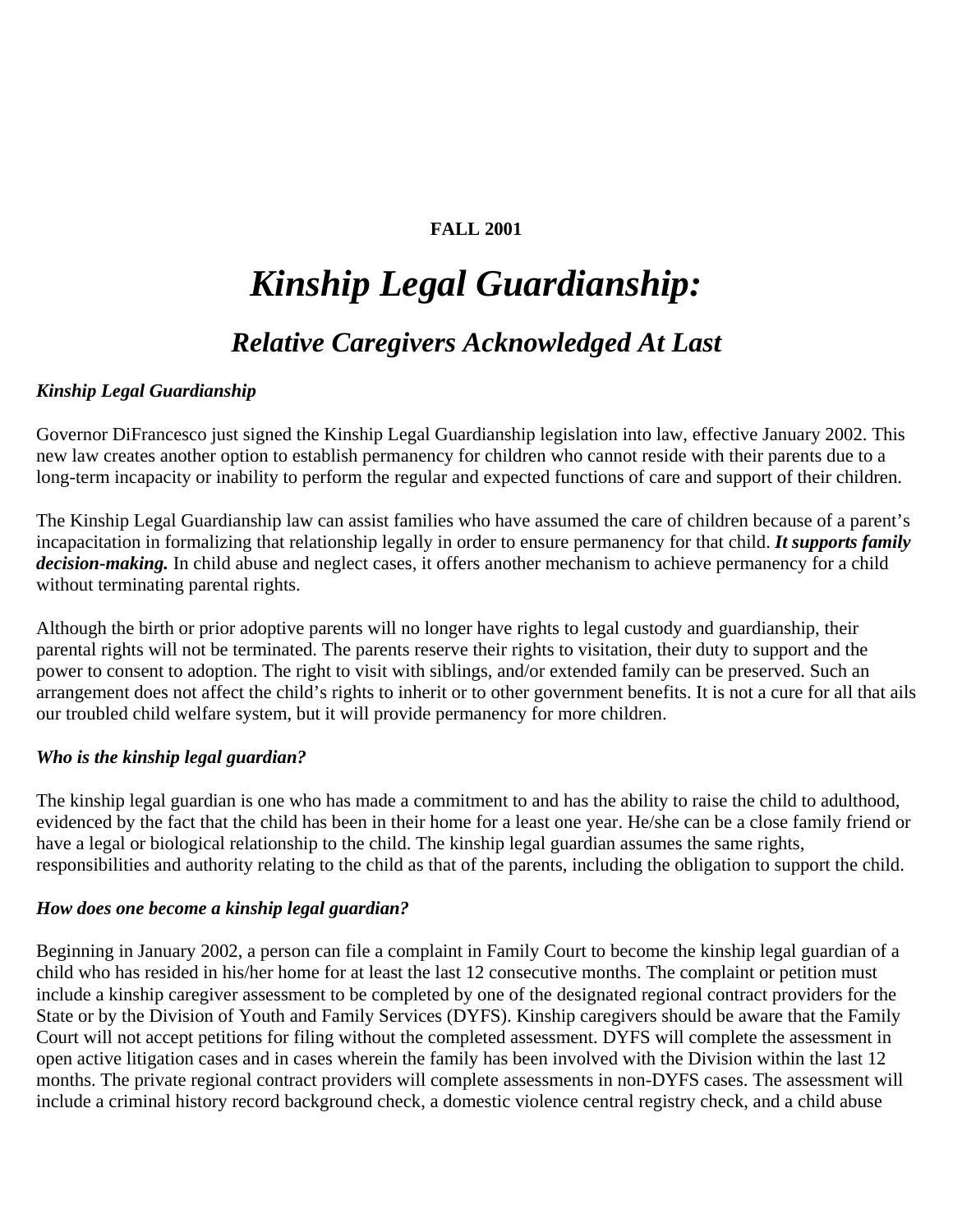registry check of the caregiver and any other adult residing in the caregiver's home. The assessment will also contain information regarding the caregiver's commitment and ability to raise the child.

The applicant must be able to provide the Family Court Judge *with clear and convincing* evidence of the parents' incapacity or inability to assume their regular parental duties for the foreseeable future. But parental incapacity alone is not sufficient to grant the petition. In making a final decision, the Judge shall consider the caregiver's commitment to and ability to assume legal responsibility for the child, the parents' wishes if known, the suitability of the caregiver to raise the child, and the child's wishes if the child is age 12 or older.

#### *Why create this additional option?*

For years advocates have sought to legally formalize the relationship between relatives or other "kin" and the children in their care. Until now these individuals have had informal physical custody or obtained legal custody of the child through the Family Court.

Sometimes a relative is directed by DYFS to seek legal custody through the Court due to an allegation of abuse or neglect. They may seek the child-only grant through county welfare services or struggle to support the child from their own funds. Some caregivers are able to put the child on their own health insurance; others may apply for FamilyCare or Medicaid.

These arrangements can be short-term or continue indefinitely. The relative placement can have both elements of an out-of-home placement like foster care or a family placement, leaving the plan for a child's permanent home unclear. The child may experience confusion and uncertainty about where he/she belongs, especially if temporary custody orders are unsuccessfully contested on a regular basis, because the parent's problem or circumstances have not improved. This continuous litigation often becomes disruptive, creating insecurity for the child and the caretaker.

In 1995, an ACNJ report entitled *Relative Care: A System in Need of Repair* identified a relative care system in a state of disarray. Within DYFS cases, practices varied from county to county, caseworker to caseworker, family to family. The report identified key issues concerning relative caregivers. These included lack of relative identification to use relatives' homes as the initial placement, lack of standards in assessing relative homes, and inadequacy of financial supports and services.

Many of these concerns are applicable to non-DYFS cases as well. But there were broader policy considerations in the non-DYFS situations. Questions arose con-cerning the appropriate level of involvement by the State in situations wherein the family makes the decision. What if any financial obligation does the State have in such situations? And if the State provides assistance, what is the State's obligation to assess the quality of the home and the suitability of the caregiver now being supported through State funds?

The New Jersey Assembly Task Force on Grandparenting held public hearings and studied the issue, issuing a report in January 2000. Grandparent groups have formed throughout New Jersey in an effort to pool resources and share information through informal networks.

In May 1999, then Senator DiFrancesco introduced legislation to support kinship care providers. A group of advocates began meeting in the fall of 1999, struggling with definitions of "kin" and levels of support. One of the primary obstacles was determining the actual number of kinship families needing assistance. The problems vary in complexity depending on the family circumstances. One aspect was clear; the child ultimately needs to reside with a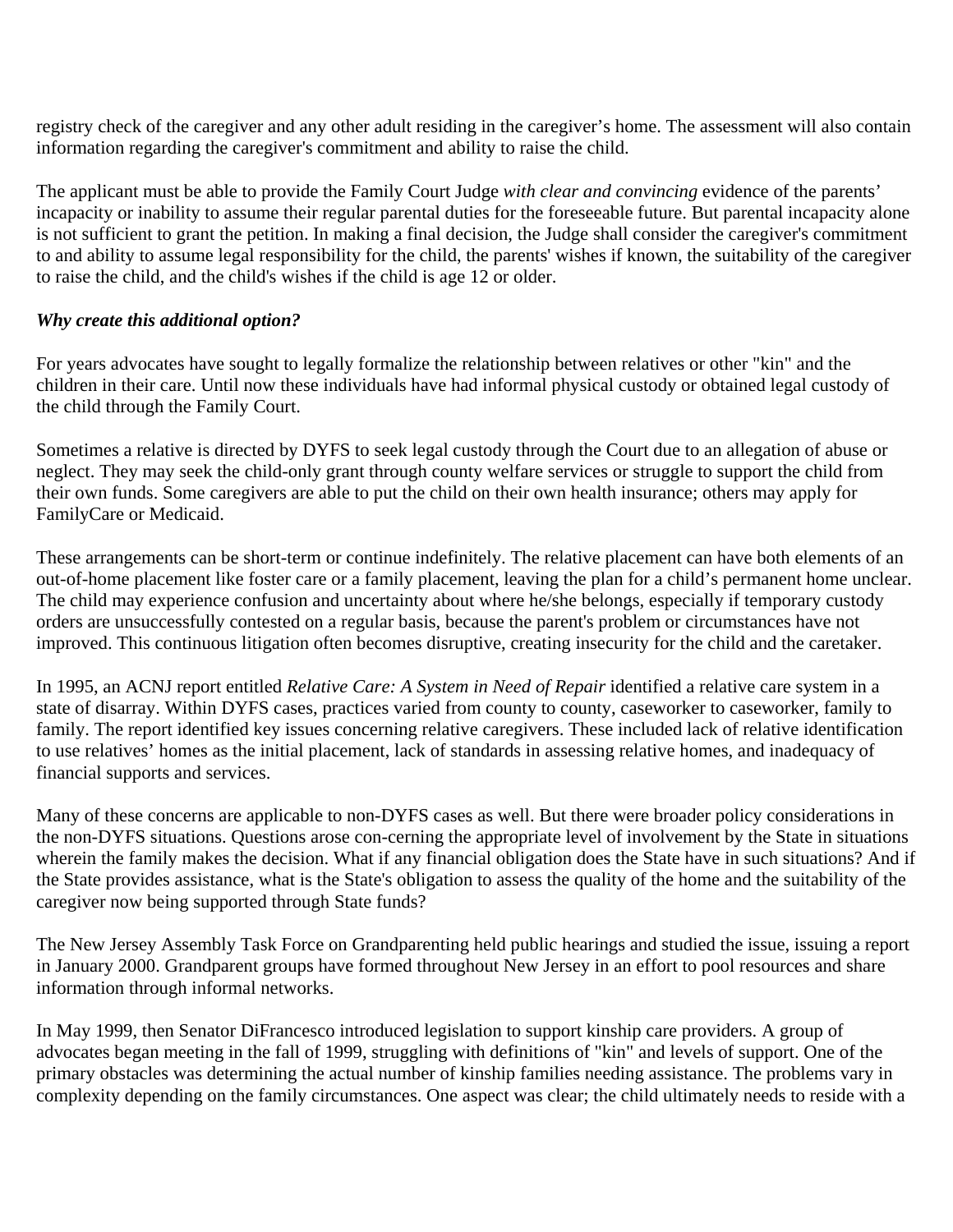caretaker who has some formal permanent legal authority over the child.

# *Existing New Jersey Law*

Parents are the natural *guardians* of their children. The ideal situation for a child is to grow up in a home with both parents, building relationships that will extend beyond when the child becomes emancipated. When parents separate, court orders are used to legally define the decision-making authority of each parent, and to allocate *parenting time* (visitation) between the parents.

A child who cannot live with his/her parents due to the parents' death, incapacitation, long-term incarceration, abuse or neglect, or abandonment needs an alternative permanent legal living arrangement. In the event of the parents' death the Office of the Surrogate or Probate Court can appointment a guardian for the minor. In 1995, New Jersey passed the *New Jersey Standby Guardianship Act, N.J.S.A.3B:12-67 et.seq,* which allows a terminally ill parent to plan for his/her children's care in the event of death and/or incapacitation. It is not available in DYFS cases.

A third party may seek custody and control of the child(ren) through a custody action filed in the Family Part of the Superior Court. But custody orders do not ensure legal permanency, because custody orders are subject to modification based upon a showing of *changed circumstances*.

DYFS, the State agency mandated to investigate allegations of abuse and neglect, offers services to the family if the child can remain safely in the home and places the child elsewhere when the child cannot safely remain in the home. In most cases, the Division must then provide reasonable efforts to reunify the child with his/her parent(s). DYFS is required to examine cases wherein a child has been in foster care for 15 of the previous 22 months and file for guardianship to allow the child to be placed for adoption, unless a statutory exception is met.

Adoption is the ideal resolution for children who cannot be reunified with birth parents. However, for different and legitimate reasons, some relatives or kin, willing to raise the child, do not wish to terminate the birth parents' rights. The child still needs a *legal* permanent placement, which will provide stability for the child to at least age 18, if not longer. Kinship legal guardianship provides another option, not as final as adoption, but more permanent than custody and long term foster care.

# *How does this option impact DYFS cases?*

The Children's Bureau of the US Department of Health & Human Services (HHS) convened a working group that issued guidelines in June 1999 to states establishing policy and state legislation governing permanence for children. The guidelines concerning legal guardianship options suggested *that all permanent placements* include the following characteristics:

- ♦ *The intent to be permanent throughout the child's minority*
- ♦ *Establish family relationships that will last the child's lifetime*
- ♦ *Make the permanent plan legally secure from modification*
- ♦ *Give the permanent caregiver the same legal responsibility for the child as the birth parent*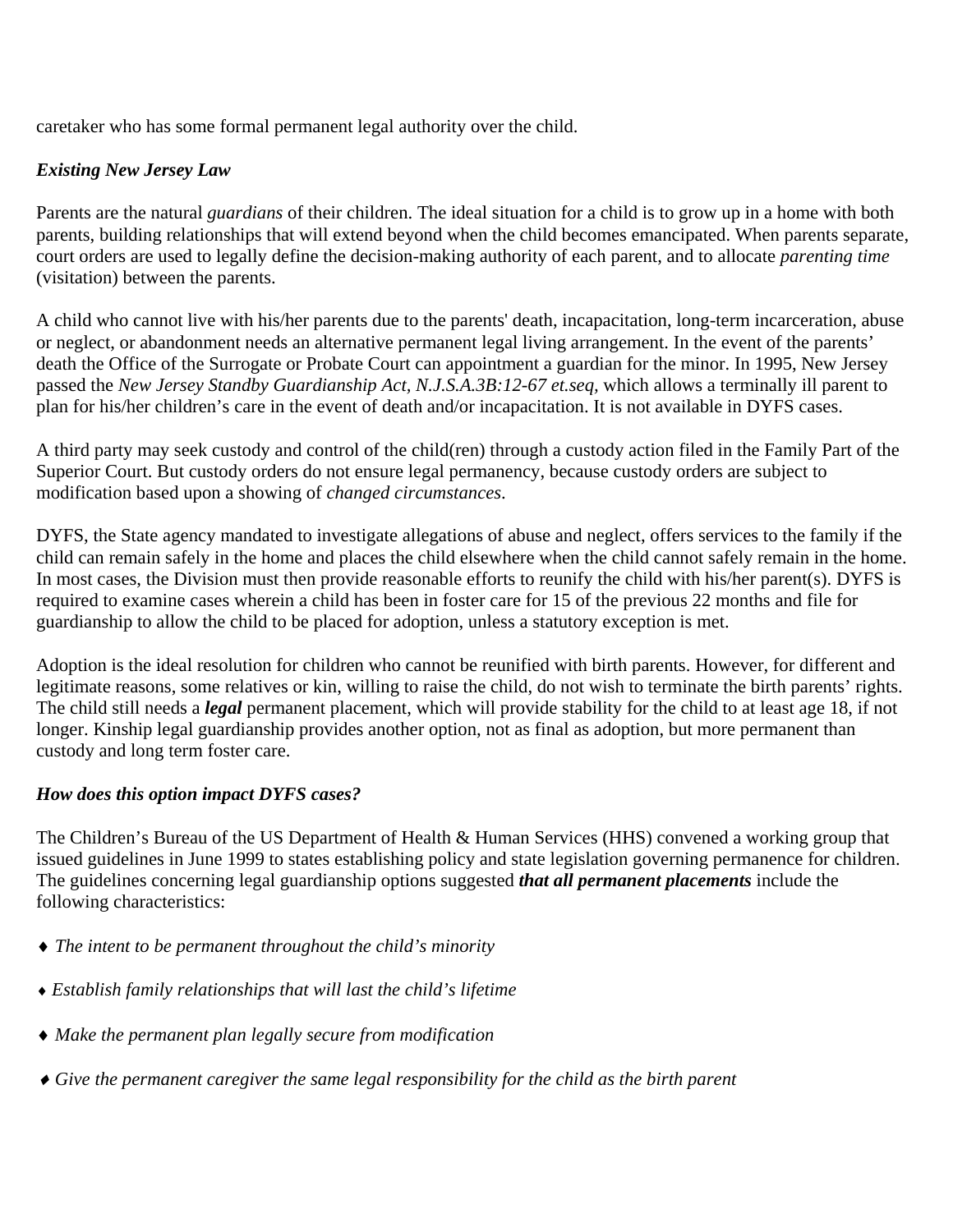♦ *Terminate the State's legal custody of the child and ensure that the permanent caregiver is not subject to continuing State supervision.* 

The legislative changes made to New Jersey law pursuant to the federal *Adoption and Safe Families Act of 1997* (ASFA) properly limit the amount of time a child may remain in foster care. While pushing more cases towards permanency decision-making, the law allows different options to achieve permanency. Under ASFA, *legal guardianship*

means a judicially created relationship between child and caretaker which is intended to be permanent and self-sustaining as evidenced by the transfer to the caretaker of the following parental rights with respect to the child: protection, education, care and control of the person, custody of the person, and decision making. The term 'legal guardian' means the caretaker in such a relationship.

#### *ASFA, Public Law 105-89 Sec 101(b), 42 U.S.C. 675(7.)* It is more than custody.

One of the statutory exceptions to filing a Title 30 termination of parental rights complaint is "[t]he child being cared for by a relative *and a permanent plan* for the child can be achieved without termination of parental rights." *N.J.S.A. 30:4C-15.3.* [*emphasis added*] While DYFS guidelines state that a permanent placement with a relative who is willing to become the child's legal guardian may constitute an exception to the filing of a Title 30 action, until now New Jersey law did not provide a mechanism to legally effectuate this arrangement.

Some relatives are willing to make the permanent commitment, although unwilling to participate in the termination of the parental rights of their own son or daughter, niece or nephew. Likewise, parents who recognize their inability to assume their parental responsibilities may want to have their child placed permanently with a relative. Kinship legal guardianship would ensure permanency for the children involved, simultaneously allowing for the resolution of litigation cases to the satisfaction of parents and caretakers, DYFS and the courts.

A kinship legal guardianship arrangement to resolve Title 9 or Title 30 litigation would be handled by the respective attorneys already assigned to represent DYFS, the parents and the children pursuant *to NJSA 9:6-8.43* and *NJSA 30:4C-15.4.* The Division may not have to file a Title 30 complaint in some cases. This mechanism should bring litigation to the end more quickly if all are amenable to the kinship guardianship arrangement, thus achieving permanency for the child on a timelier basis.

# *How does this option affect Non-DYFS cases?*

The new form of legal guardianship will provide stronger legal protection for the child and the kinship caregiver who has become the consistent nurturing "parent" to the child, without terminating the birth parents' rights. It supports family decision-making and achieves permanency for children.

By allowing families to make their own arrangements regarding a child's care when a parent becomes incapacitated, these relatives will avoid having to seek involvement in the DYFS system just to obtain financial help. Becoming the child's kinship legal guardian is the threshold to obtaining the additional funds through the Department of Family Development.

#### *Financial Assistance Prior to New Law*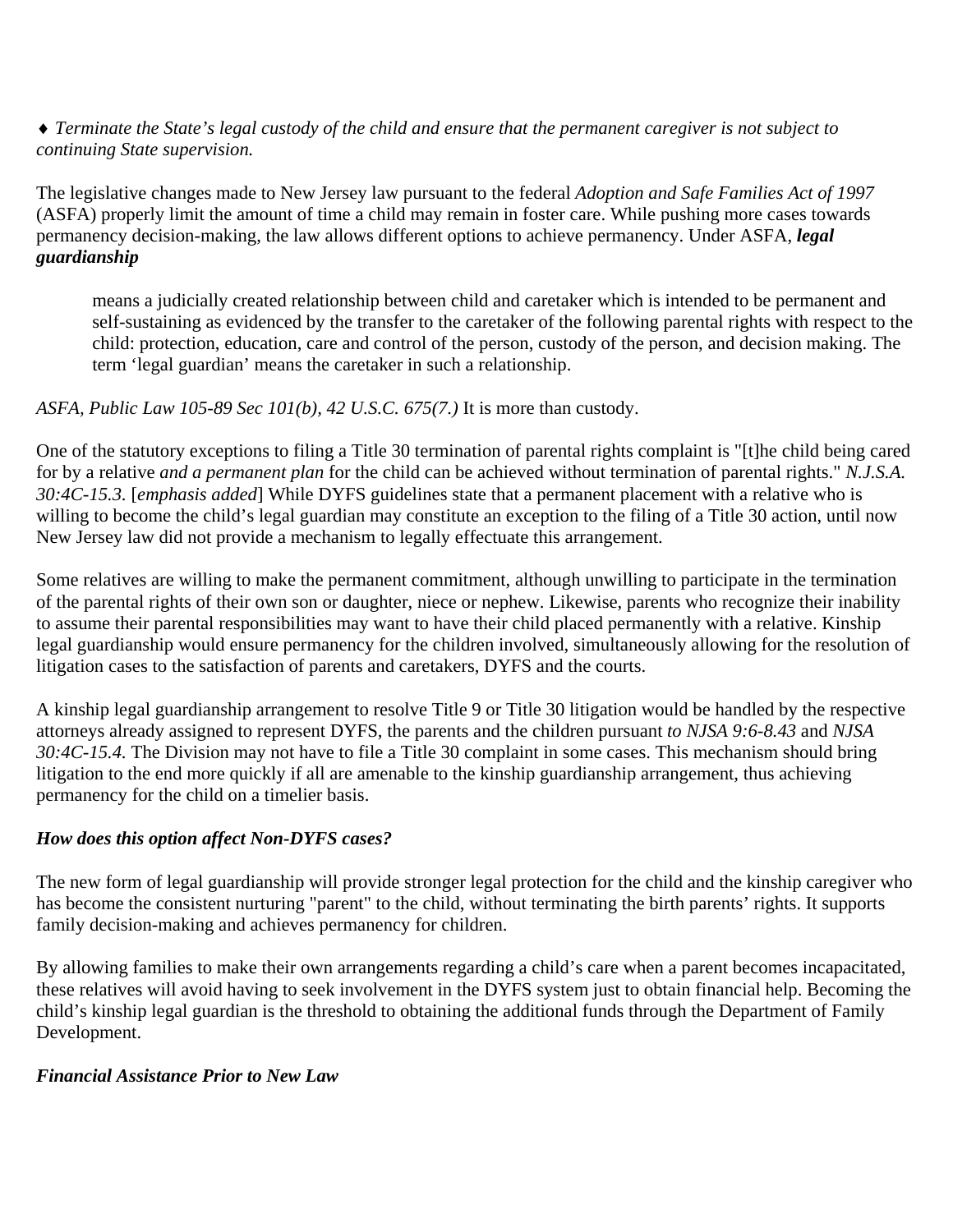Recognizing that relative caregivers need assistance, the State created the Kinship Navigator Program, an information and a referral resource for kinship caregivers that provides wrap around services and childcare subsidies for eligible caregivers. Caregivers up to age 60 are eligible for assistance if their income does not exceed 350% of federal poverty guidelines. Those over age 60 with incomes up to 500% of federal poverty also qualify for services. The telephone number for the Kinship Navigator is 1-877-816-3211.

### *Financial Assistance in FY 2002*

The Kinship Navigator Program will continue to be funded. The FY 2002 budget also contains funding for three new types of kinship caregivers. Funds will be available for up to 2000 kinship legal guardians who have assumed care of children under the care of DYFS. For the non-DYFS cases, there is funding for up to 8000 kinship legal guardians who have a household income of 150% of federal poverty or less.

The Division also has funding to assist a third group of relative caregivers that need the additional funds to support the initial placement. In these cases, DYFS will still provide services to the parents, and if reunification is unsuccessful and termination of parental rights is not deemed appropriate, the relative caregiver can apply to become the kinship legal guardian.

#### *Informed Decision-Making is Critical*

To determine whether to file a custody or kinship legal guardianship complaint, the relative or "kin" needs to understand the difference between each option in terms of requirements and standards to be met, extent of State intrusion to assess suitability, parameters of responsibility to the child, and potential supports. Generally speaking, the greater the level of support, the greater the level of State intrusion.

Relatives who are willing to commit to a short-term kinship care arrangement can continue to obtain the child-only TANF grant. There is no income eligibility and no in-depth intrusive assessment. Relatives who have had children living in their home may want something more permanent.

To determine the most appropriate arrangement for child(ren) placed because of abuse or neglect, DYFS must inform all relatives contacted of all options along with the level of DYFS involvement connected to each option. Accurate information becomes even more critical in DYFS placements, because of the Division's obligations to work with the parents and statutory timeframes for achieving permanency.

The financial and service supports to a relative who becomes a foster parent are very different than those given to a relative obtaining custody through the Family Part "FD" docket at the Division's direction. Relatives are often not informed of their right to apply to become a foster parent when the children are placed in their home. It is only through informed decision-making that families can make the best permanent arrangements for their children.

All caregivers who apply to become kinship legal guardians and who meet the eligibility requirements for financial assistance need to be told that this additional funding is not an entitlement. Hopefully funding will continue to increase so that more kinship legal guardians can apply for assistance of increasing amounts. However there is no guarantee that the funding will continue. Therefore caregivers must understand that the kinship legal guardian's duty to support the child is not contingent on the State's budget allocation.

All assisting caregivers through the legal kinship guardianship process need to review any and all benefits that a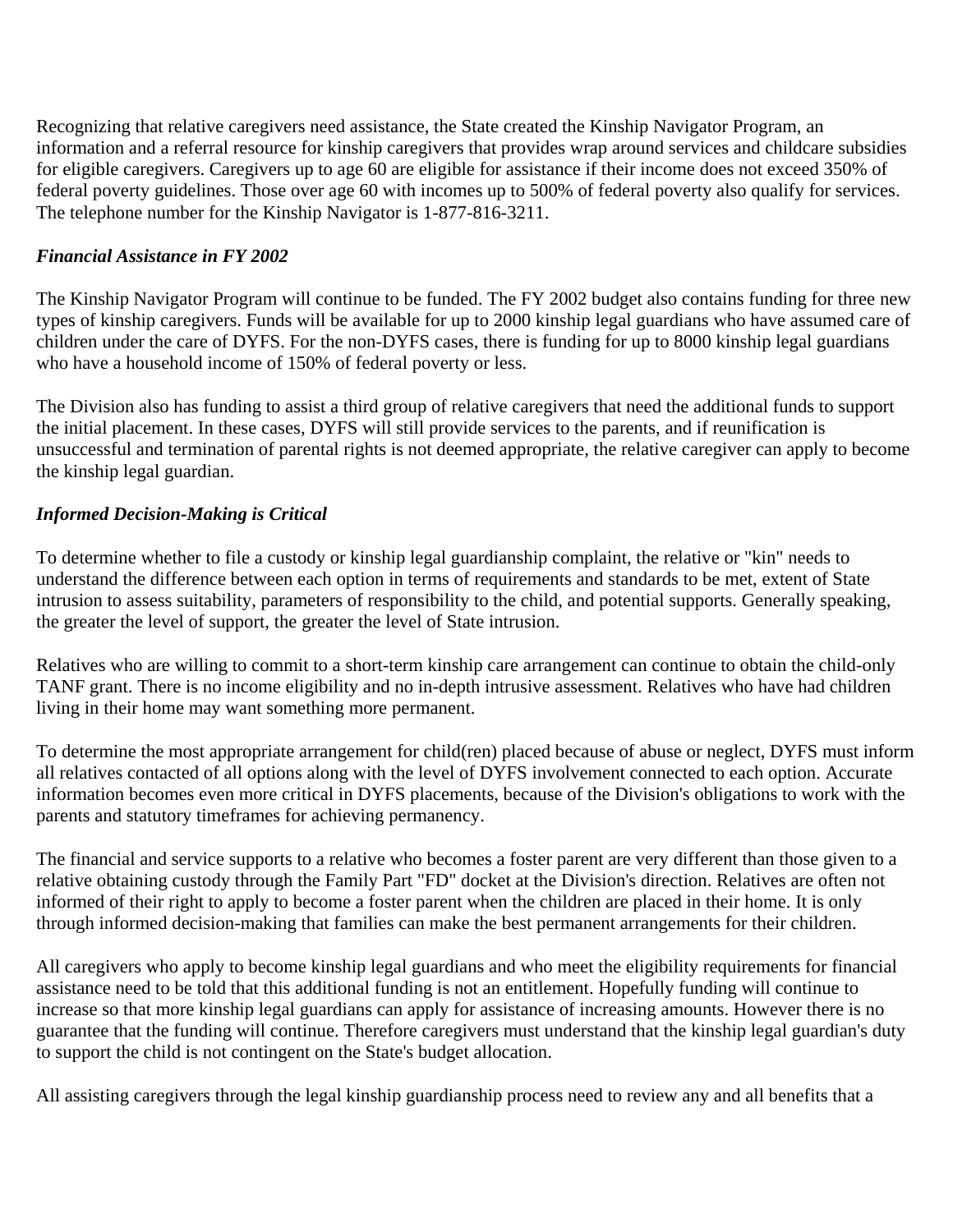caregiver receives to make sure that the caregiver understands any potential impact additional funding received as a kinship legal guardian may have upon those benefits, and their obligation to support the child(ren). Caregivers should be informed of all available services. Our goal should be to make sure that all concerned make informed choices.

#### *Next Steps*

The law also provided for the appointment of seven new judges and additional court staff to process applications. The Administrative Office of the Courts, the Division of Youth and Family Services and Division of Family Development are working together to establish a uniform assessment form for these cases. The Office of the Attorney General and the Office of the Public Defender are at looking at staffing issues.

It is wonderful to see that the various departments and divisions, which will be involved in these cases, are preparing forms and procedures for this new casetype. Hopefully these efforts will streamline what should be a simple process for families.

ACNJ will continue its advocacy efforts to strengthen the program and to ensure that kinship caregivers are aware of their options and apply.

 *Author: Mary E. Coogan, Director of the Children's Legal Resource Center. Check out our new website at*  http://www.kidlaw.org.

# **SYNOPSIS OF THE KINSHIP LEGAL GUARDIANSHIP LAW**

|                                                              | Non-DYFS/Informal                                                                                                                                                                              | <b>DYFS/Formal</b>                                                                                                                                                                                 |
|--------------------------------------------------------------|------------------------------------------------------------------------------------------------------------------------------------------------------------------------------------------------|----------------------------------------------------------------------------------------------------------------------------------------------------------------------------------------------------|
|                                                              | <b>Kinship Care Arrangements</b>                                                                                                                                                               | <b>Kinship Care</b><br>Arrangements**                                                                                                                                                              |
| <b>How These</b><br><b>Arrangements</b><br>are Made          | Arrangements are made<br>between family members<br>when parents can no longer<br>care for their child.                                                                                         | Arrangements are made by<br>DYFS, for the protection of<br>the child.                                                                                                                              |
| <b>How to Obtain</b><br><b>Kinship Legal</b><br>Guardianship | Kinship caregivers who have<br>provided care and support of<br>a child in their home for at<br>least the past 12 consecutive<br>months may petition the Court<br>to become the child's kinship | In cases where the Division of<br><b>Youth and Family Services</b><br>(DYFS) has been involved in<br>the last twelve months, or has<br>an open or currently active<br>litigation case, DYFS or the |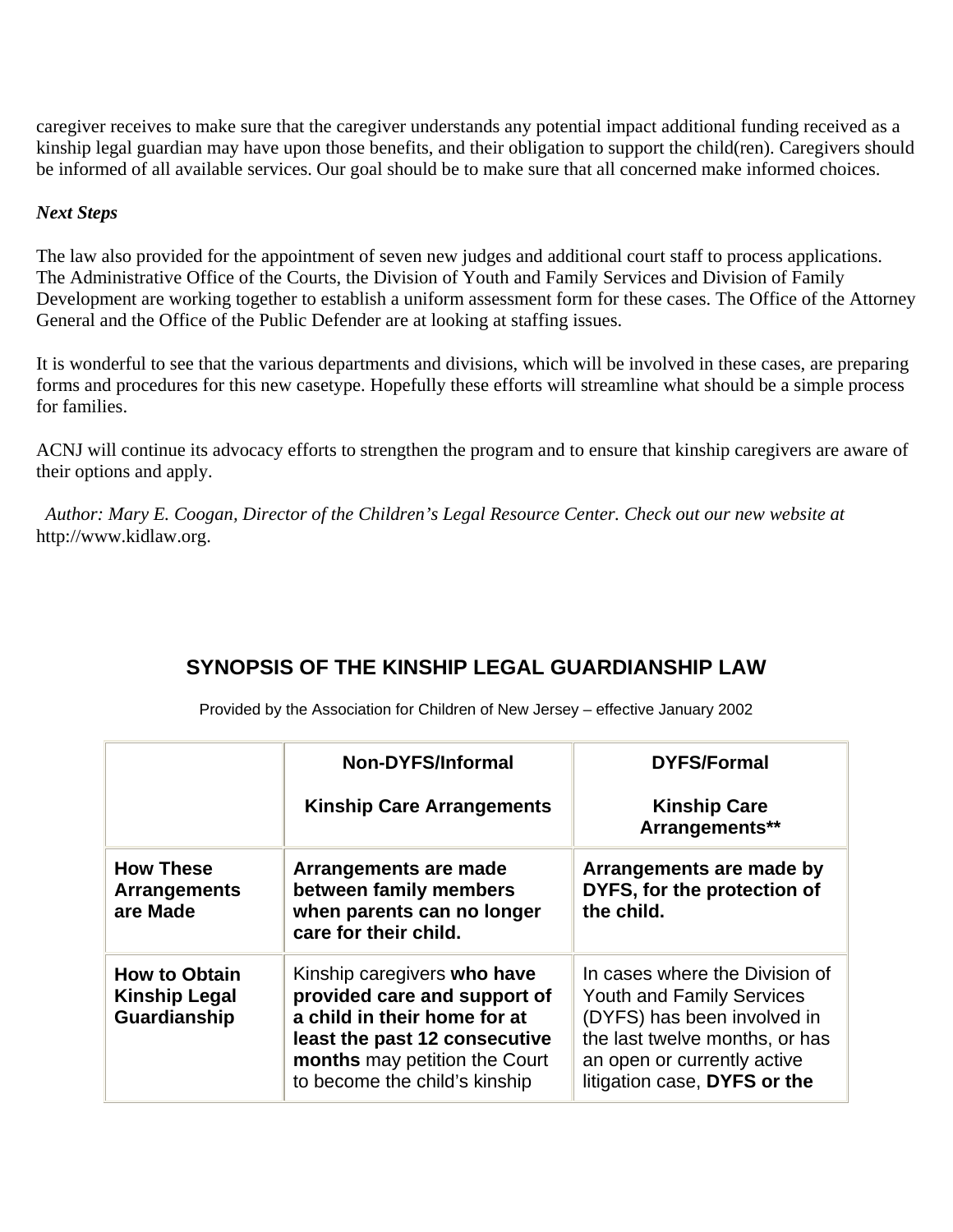|                                         | legal guardian.                                                                                                                                                                                                                                                                                                                                                                                                                                                                                                                                                                                                                                                                                                                                                                                                                                                                                                                                                                                                                                                                                                                                                                                                                                                                                                                                                                                                                                              | parents may ask the court to<br>consider kinship legal<br>guardianship as the final<br>disposition. |
|-----------------------------------------|--------------------------------------------------------------------------------------------------------------------------------------------------------------------------------------------------------------------------------------------------------------------------------------------------------------------------------------------------------------------------------------------------------------------------------------------------------------------------------------------------------------------------------------------------------------------------------------------------------------------------------------------------------------------------------------------------------------------------------------------------------------------------------------------------------------------------------------------------------------------------------------------------------------------------------------------------------------------------------------------------------------------------------------------------------------------------------------------------------------------------------------------------------------------------------------------------------------------------------------------------------------------------------------------------------------------------------------------------------------------------------------------------------------------------------------------------------------|-----------------------------------------------------------------------------------------------------|
| <b>Standards for</b><br><b>Approval</b> | To award Kinship Legal Guardianship the Judge must find by<br>clear and convincing evidence that each parent's incapacity<br>is of such a serious nature as to demonstrate that the parents<br>are unable, unavailable or unwilling to perform the regular and<br>expected functions of care and support of the child and that the<br>parents' inability to perform those functions is unlikely to change<br>in the foreseeable future. However, the Court will not award<br>kinship legal guardianship solely because of parental incapacity.<br>The Judge must find that the potential kinship legal guardian<br>can provide a safe and permanent home and that awarding<br>kinship legal guardianship is in the child's best interest.<br>Judges will use a multitude of factors to make a determination of<br>what is in the child's best interest including whether proper notice<br>was provided or was attempted to be provided to the child's<br>parents; the wishes of the parents, if known; the wishes of the<br>child age 12 or older unless inappropriate; the commitment, ability<br>and suitability of the kinship caregiver to raise the child to<br>adulthood; and the results of criminal history and domestic abuse<br>background checks and child abuse registry checks on the<br>caregiver and any other adult(s) living in the caregiver's home. In<br>DYFS cases, the Division's reunification efforts will be taken into<br>account. |                                                                                                     |
| <b>Rights Obtained</b>                  | The kinship care provider receives the same rights,<br>responsibilities, and authority over the child as the parents<br>including the obligation to support the child. The birth or prior<br>adoptive parents would no longer have rights to legal custody and<br>guardianship, but their parental rights would not be terminated.<br>The parents reserve their rights to visitation, their duty to support<br>and the power to consent adoption. The right to visit with siblings,<br>and/or extended family can be preserved. Kinship legal<br>guardianship does not affect the child's rights to inherit or to other<br>government benefits.                                                                                                                                                                                                                                                                                                                                                                                                                                                                                                                                                                                                                                                                                                                                                                                                              |                                                                                                     |
| <b>Duration of</b><br><b>Rights</b>     | Until the child reaches adulthood, at age 18.                                                                                                                                                                                                                                                                                                                                                                                                                                                                                                                                                                                                                                                                                                                                                                                                                                                                                                                                                                                                                                                                                                                                                                                                                                                                                                                                                                                                                |                                                                                                     |
| <b>Modification of</b><br><b>Rights</b> | To modify or change the final order, clear and convincing<br>evidence must be shown that the parental incapacity is no longer                                                                                                                                                                                                                                                                                                                                                                                                                                                                                                                                                                                                                                                                                                                                                                                                                                                                                                                                                                                                                                                                                                                                                                                                                                                                                                                                |                                                                                                     |